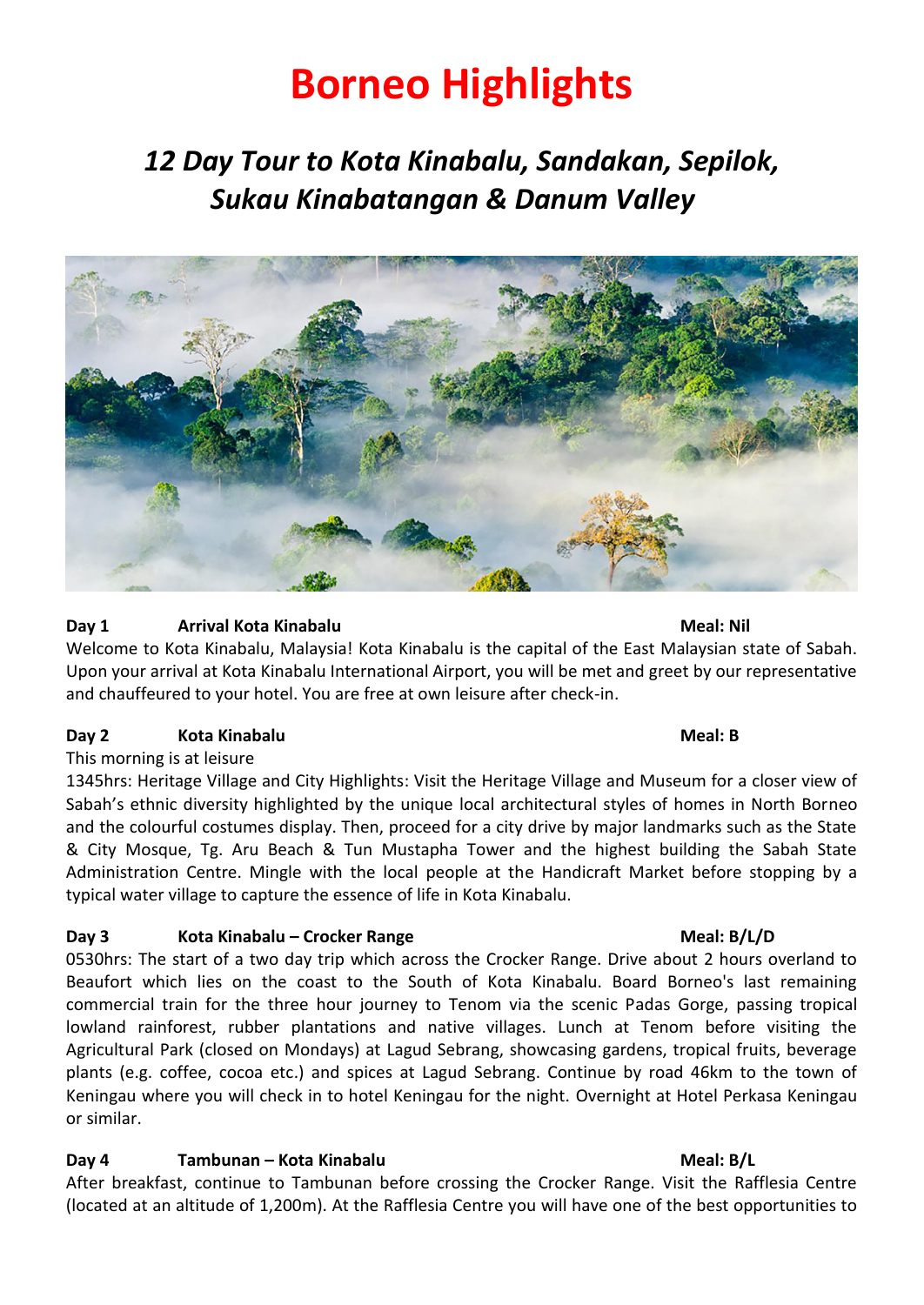see the largest flower in the world in bloom. Even if no flowers are open, you will certainly find some Rafflesia buds. From Tambunan, return by road over the ridges of the Croker Range to your hotel. Overnight at Grandis Hotels & Resorts

### **Day 5 Kinabalu National Park Meal: B/L**

0745hrs: The jagged granite peaks of Mt. Kinabalu (4095m) towers above one of the most biologically diverse areas in the world. Nominated by UNESCO as a World Heritage Site, Kinabalu Park is a natural wonder that offers day visitors a glimpse into the fascinating and often unique world of plant within the park. The montane oak and chestnut forest at park headquarters gives way to lowland dipterocarp forest at Poring on the eastern boundary. Enjoy a short trek through the rainforest and witness life in the treetops as you walk along the 100ft high Canopy Walkway (If canopy walkway is closed, it will be replaced with a visit to the Poring Garden). Overnight at Grandis Hotels & Resorts

### **Day 6 Kota Kinabalu - Sandakan Meal: B/L/D**

Transfer to the Kota Kinabalu International Airport for your morning flight to Sandakan. Meet and assist upon arrival in Sandakan. Proceed immediately for tour of the Sandakan City which was the capital of North Borneo until the Second World War. Sandakan was also the starting point for the Australian Death March to Ranau towards the end of the War in which only 6 men of a total of 2400 survived. (Refer to Australia in Borneo – During WW II for further information). Next, proceed to Labuk Bay Sanctuary to meet the long nose Proboscis Monkey which is endemic to Borneo. Other wildlife such as hornbills and Silver leaf monkeys can be seen occasionally. Check-in at My Nature Resort or similar, Sepilok. By 1800hrs, be ready at 'The Flying Squirrel' platform to witness these amazing creatures in action.

After dinner, Guided Night Walk at our nature board walk going up and down structure next to the Sepilok Protected Forest Reserve. Overnight at My Nature Resort, Sepilok.

### **Day 7 Sepilok – Sukau Kinabatangan Meal: B/L/D**

Firstly, visit the renowned Sepilok Orang-utan Rehabilitation Centre for an audio visual presentation. The Walk ten (10) minutes through the rainforest on timber boardwalks to witness the feeding of the orang-utans at 1000hrs. You will have plenty of time to watch the orang-utans until they disappear back into the jungle. Next visit to the Bornean Sun Bear Conservation Centre, a wildlife conservation and research centre for improving animal welfare and rehabilitation of the Malayan sun bear (Helarctos malayanus). The centre manages and improves the living condition of the rescued Sun bear to release their natural behaviours in the 2.5ha enclosed forest. Transfer to Sandakan Jetty for your scheduled boat transfer on combine basis along Sabah's longest river, the Kinabatangan River, with opportunity to view birds and wildlife in virgin mangrove, wetland and rainforest habitats. Check into the lodge on arrival. In the late afternoon, you will be taken on a jungle river tour along a tributary of the Kinabatangan River to see the Proboscis Monkeys readying themselves for the night. If you are lucky, you may even see a herd of elephant, together with a whole range of other animals - including wild orang-utans, and birds. Return to the Lodge for dinner. Overnight at Kinabatangan Riverside Lodge or similar.

### **Day 8 Sukau Kinabatangan Meal: B/L/D**

05:45hrs: Wake up to the calls of gibbons and hornbills.

06:00hrs: Morning river cruise up the Kinabatangan River to view more birds and wildlife. 1000hrs: Proceed 27 km overland to Gomantong Caves. Trek 20 minutes through the rainforest to the cave entrance. Your guide will brief you on the cave fauna, including bats, swiftlets and crabs among others creatures, and their contribution to maintaining a balanced ecology and the significance of the caves to the local economy. When in season, witness the collecting of birds' nests by the local people using bamboo ladders and poles. (The nests are made from the saliva of swifts which inhabit the caves, and are the main ingredient in the famous Chinese delicacy - birds nest soup).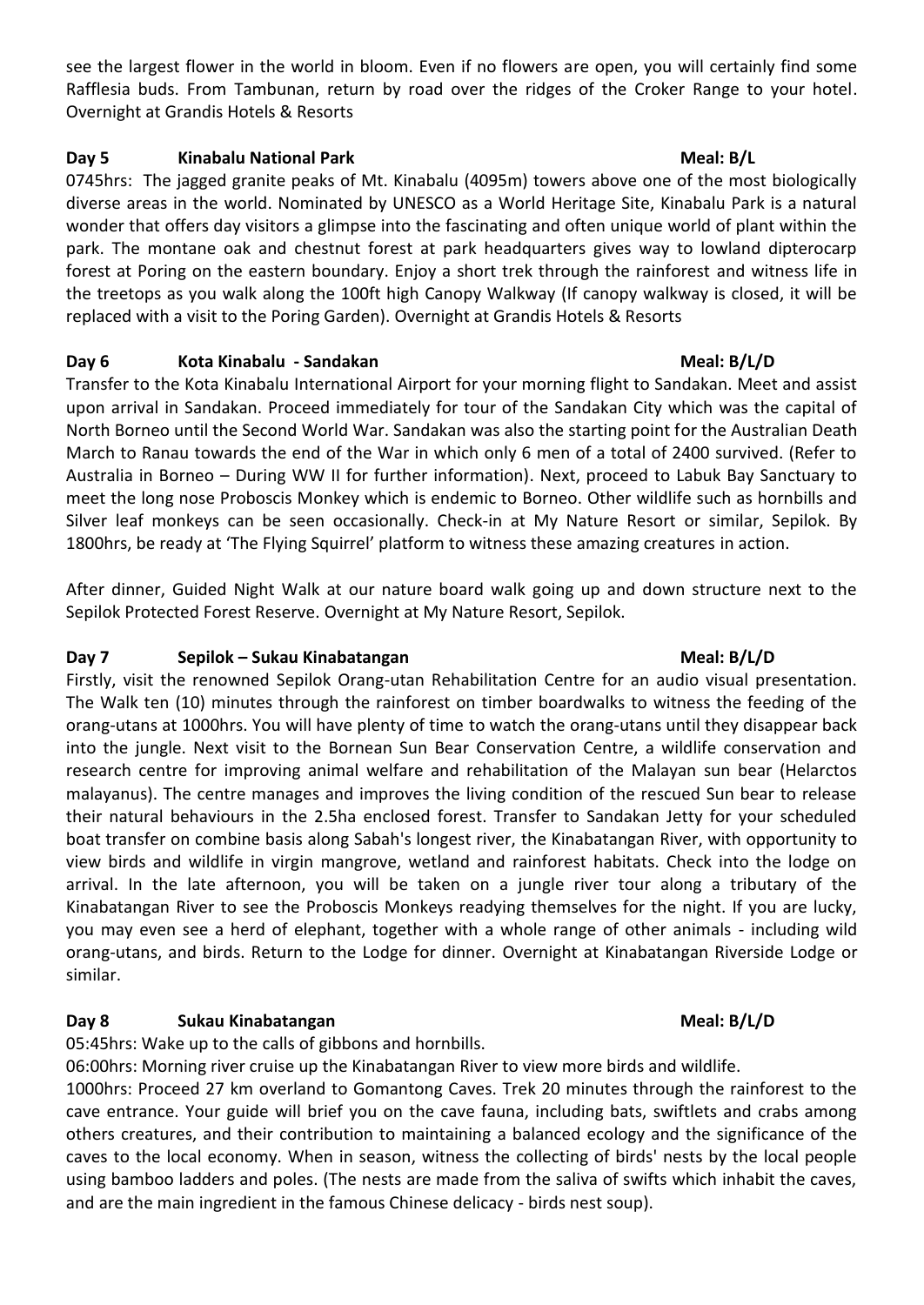In the afternoon, proceed on another river cruise in search of more wildlife. Wild Orang-utan is often encountered on this cruise. Return to Lodge for dinner and the night is at leisure. After dinner an optional (at a surcharge) night safari cruise spotting nocturnal animals, crocodiles and birds. Overnight at Kinabatangan Riverside Lodge.

### **Day 9 Sukau Kinabatangan – Lahad Datu – Danum Valley Meal: B/LD**

After Breakfast, depart to Lahad Datu with 3 hours' drive. We need to be arrived at Borneo Rainforest office by 0900hrs. At 0930hrs: Depart from Borneo Rainforest Lodge for 2.5 hrs drive (scheduled combine basis) to Danum Valley Conservation Area - Sabah's largest protected area of lowland Dipterocarp forest preserved for conservation, research, education and training. Met upon arrival for your 2.5 hours overland transfer to the Borneo Rainforest Lodge, located beside the Danum River.

This Borneo Eden has over 200 species of trees per hectare, some of which are the oldest and tallest (and most diverse) in the world. A myriad of animal life such as the Orang Utan, silver & red leaf monkey, Asian elephants, tarsiers, slow loris are found in this pristine jungle. After lunch, trek through the nearby trails for an opportunity to observe some of the 124 species of mammals, 72 reptiles, 56 amphibians and over 325 species of birds living in this fascinating world of tropical rainforest (nature permitting). At night, enjoy a night drive in an open air jeep in search of nocturnal animals. (subject to availability, weather permitting & may be interchange with Day 2: Night walk). Overnight at Borneo Rainforest Lodge

### **Day 10 Danum Valley Meal: B/LD**

Trek up Coffin Cliff to visit the ancient burial site, where wooden coffins are wedged along the cliff side before proceeding to the "View Point" for a bird's eye view of the area. Descend to the "Jacuzzi Pool" for a refreshing dip. Free at leisure in the afternoon. After dinner, enjoy a night walk (weather permitting). Overnight at Borneo Rainforest Lodge – Standard Chalet.

### **Day 11 Danum Valley – Lahad Datu**  $\rightarrow$  Kota Kinabalu **Meal: B/L**

Enjoy a morning trek in search of mammals and birds. Return to the Lodge for lunch. Shortly after lunch, 1330 hrs you will be driven to Lahad Datu (scheduled combine basis) where you will take the late afternoon flight back to Kota Kinabalu. Meet and Assist upon arrival at Kota Kinabalu Airport and transfer to Grandis Hotels & Resorts. Overnight at Grandis Hotels & Reort or similar.

### **Day 12 Kota Kinabalu Departure Meal: B**

Free time until in time transferred to the airport for your flight exit.

| <b>Tour Code</b> | <b>Group Size</b> | Price pp | <b>Single Supplement</b> |
|------------------|-------------------|----------|--------------------------|
| MP20BEOB2        | 2-3 people        | \$7280   | \$1180                   |
| MP20BEOB4        | 4-9 people        | \$6650   |                          |

### **Inclusions:**

Twin share at 4\* hotel at Kota Kinabalu Grandis Hotels & Resorts; Hotel Perkasa Keningau; My Nature Resort, Sepilok; Kinabatangan Riverside Lodge; Danum Valley Borneo Rainforest Lodge or similar; fully inclusive tour with English speaking guide, all transfers, entrance fees and meals as per itinerary. Domestic air tickets Kota Kinabalu – Sandakan; Lahad Datu - Kota Kinabalu.